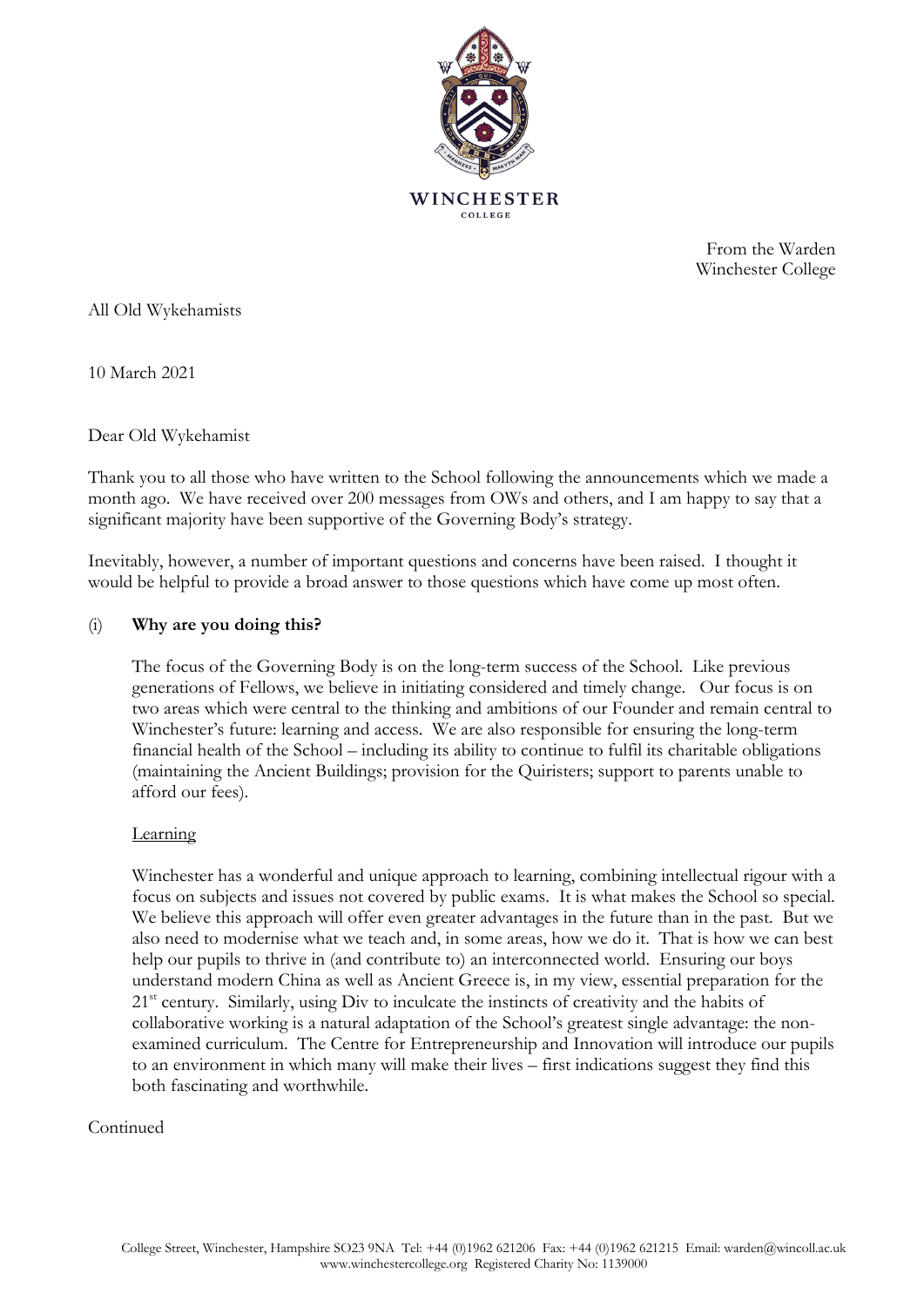2 All Old Wykehamists 10 March 2021

## Access

The Governing Body would like as many as possible who would benefit from a Winchester education to come to the School – irrespective of financial means or gender. We want to continue to attract the brightest pupils and to help them achieve outstanding academic results. We need to do this in a way which reflects the realities of British society in the 21<sup>st</sup> century.

That is why we are increasing our **bursary provision** (initially to a target of 150 pupils in 2024 – but with the clear aim of going well beyond this); and opening the School to up to 80 day pupils (between 1970-2000 the number of day pupils at the School fluctuated between 30 and 50). This aim also underpins our plan to develop a new network of **partnerships** with state schools (building on those we already have), to identify ways we can support their most able pupils to fulfil their potential: we believe the online provision we developed during lockdown could bring significant benefits in this context.

The same logic applies to the admission of girls to VIth Book. We see no good reason not to allow girls access to Winchester's unique approach to learning – they can get it nowhere else. We believe they will benefit and the School will benefit. Co-education in VIth Book will prepare all our pupils better for life outside the School; it will enrich life in the School in multiple ways (including diversity of thought in academic discussions and new opportunities in drama and music); and a larger VIth Book will ensure our continuing ability to offer rich and varied options at A-Level. We have considered carefully the potential impact of co-education on the boys as they move through the School in the future. Looking at experience elsewhere, and learning from it, we are confident that boys will continue to enjoy all the advantages which Winchester offers – plus added benefits as well. No boarding school which introduced co-education has subsequently reversed its decision.

# (ii) **Consultation**

The Governing Body includes those with considerable standing and experience in the field of education. We gave the important issues raised by our recent announcement long and careful thought over more than eighteen months.

Co-education was extensively debated fifteen years ago – indeed the Governing Body established a "Question of Girls Committee" at that time. More recently, the Fellows and I have discussed the issue with numerous members of the Winchester College community, past and present.

We have heard many different points of view; given the issues involved it is unsurprising that many have been strongly felt. None has persuaded us that the College should not embark on increasing access to a Winchester education. Indeed, the Governing Body came to a unanimous decision.

As previously announced, we have initiated a round of discussions and consultations, taking different forms, in order fully to engage the views of our community (including OWs), so that we can harness a range of informed opinion about how best to deliver the ambitious programme of modernisation which we have announced.

### Continued